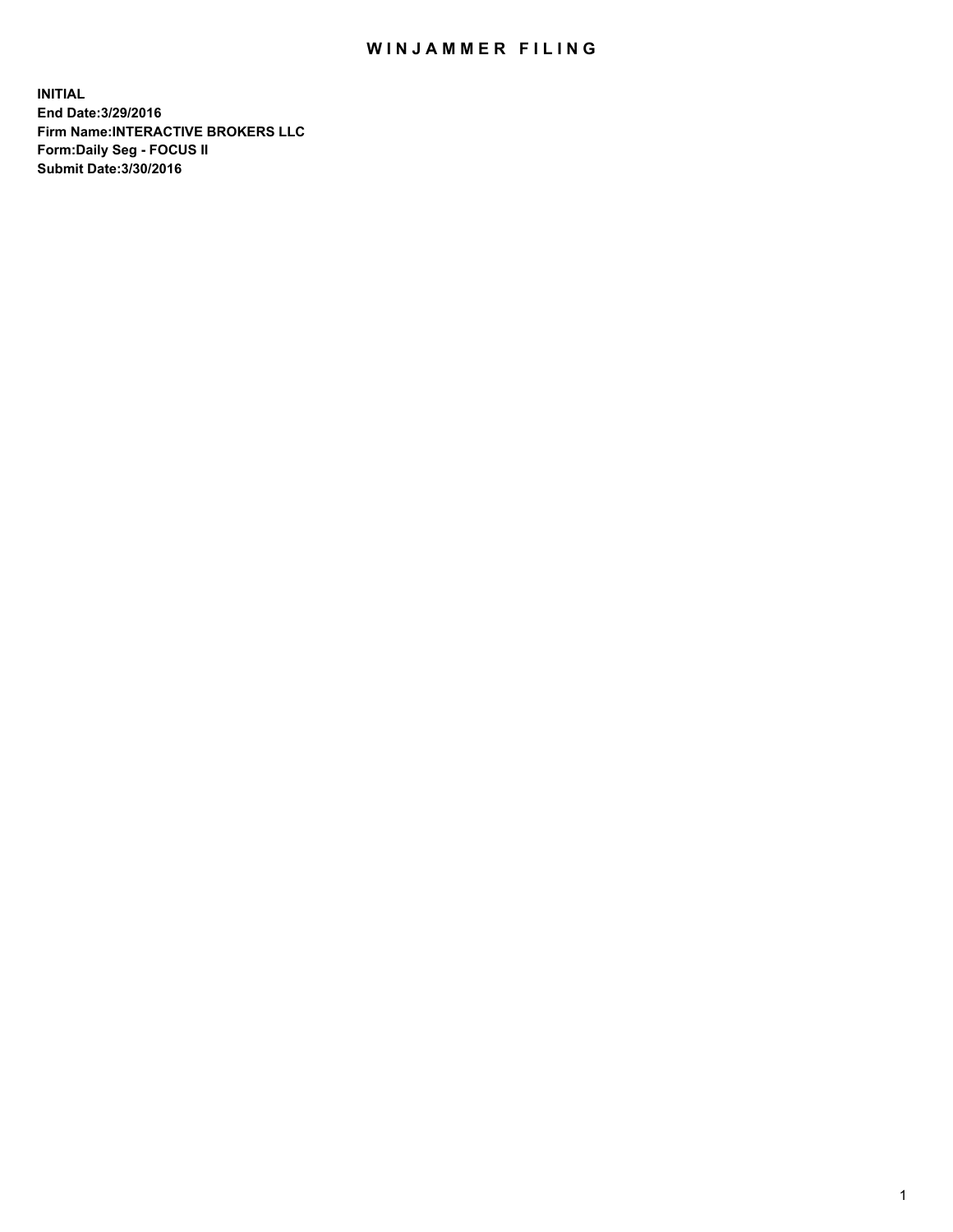## **INITIAL End Date:3/29/2016 Firm Name:INTERACTIVE BROKERS LLC Form:Daily Seg - FOCUS II Submit Date:3/30/2016 Daily Segregation - Cover Page**

| Name of Company<br><b>Contact Name</b><br><b>Contact Phone Number</b><br><b>Contact Email Address</b>                                                                                                                                                                                                                          | <b>INTERACTIVE BROKERS LLC</b><br><b>Alex Parker</b><br>203-618-7738<br>aparker@interactivebrokers.com |
|--------------------------------------------------------------------------------------------------------------------------------------------------------------------------------------------------------------------------------------------------------------------------------------------------------------------------------|--------------------------------------------------------------------------------------------------------|
| FCM's Customer Segregated Funds Residual Interest Target (choose one):<br>a. Minimum dollar amount: ; or<br>b. Minimum percentage of customer segregated funds required:% ; or<br>c. Dollar amount range between: and; or<br>d. Percentage range of customer segregated funds required between:% and%.                         | <u>0</u><br>155,000,000 245,000,000<br><u>00</u>                                                       |
| FCM's Customer Secured Amount Funds Residual Interest Target (choose one):<br>a. Minimum dollar amount: ; or<br>b. Minimum percentage of customer secured funds required:% ; or<br>c. Dollar amount range between: and; or<br>d. Percentage range of customer secured funds required between: % and %.                         | <u>0</u><br>80,000,000 120,000,000<br>0 <sub>0</sub>                                                   |
| FCM's Cleared Swaps Customer Collateral Residual Interest Target (choose one):<br>a. Minimum dollar amount: ; or<br>b. Minimum percentage of cleared swaps customer collateral required:% ; or<br>c. Dollar amount range between: and; or<br>d. Percentage range of cleared swaps customer collateral required between:% and%. | <u>0</u><br>0 <sub>0</sub><br>0 <sub>0</sub>                                                           |

Attach supporting documents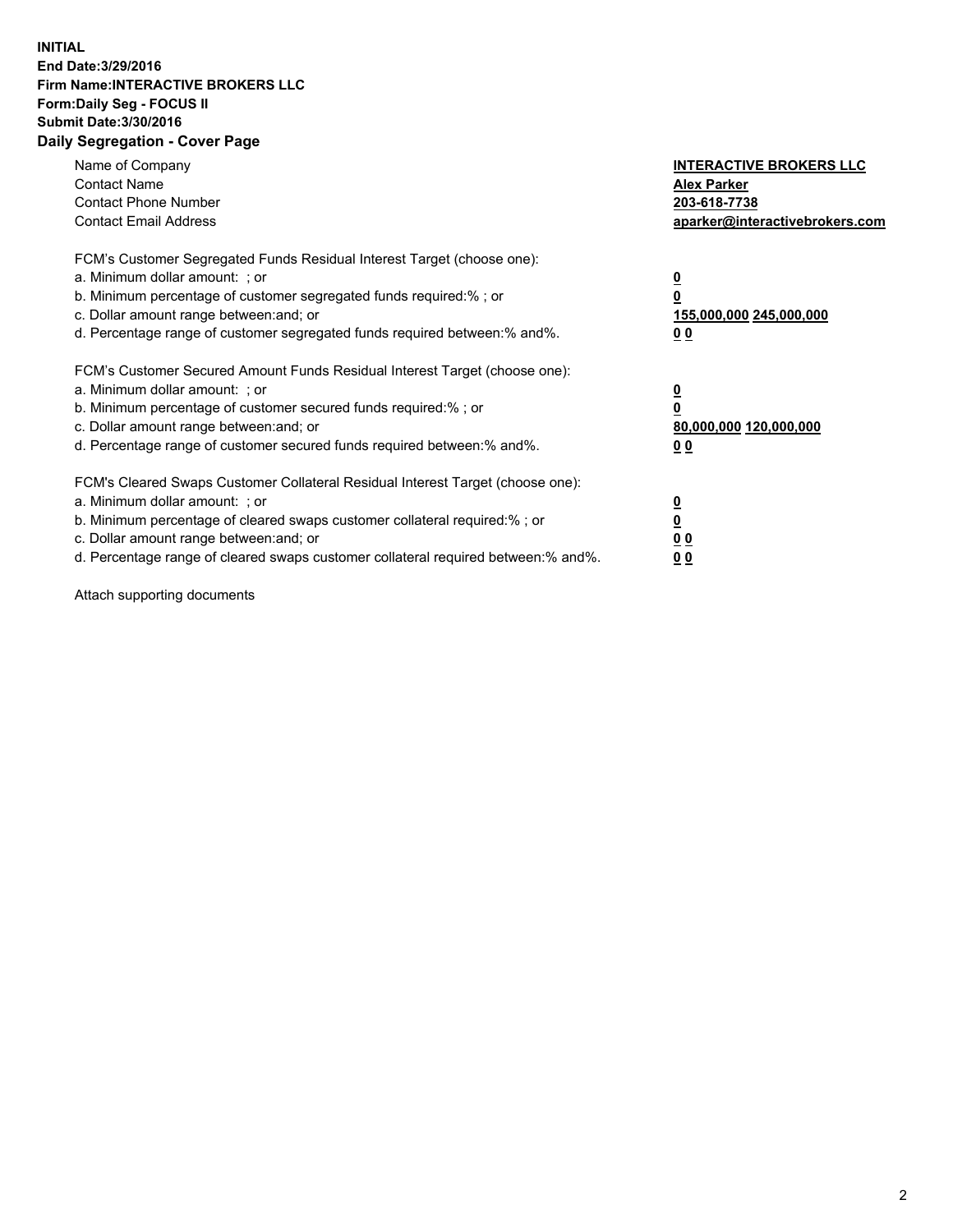## **INITIAL End Date:3/29/2016 Firm Name:INTERACTIVE BROKERS LLC Form:Daily Seg - FOCUS II Submit Date:3/30/2016 Daily Segregation - Secured Amounts**

|     | Dany Ocgregation - Oceanea Annoanta                                                                        |                                  |
|-----|------------------------------------------------------------------------------------------------------------|----------------------------------|
|     | Foreign Futures and Foreign Options Secured Amounts                                                        |                                  |
|     | Amount required to be set aside pursuant to law, rule or regulation of a foreign                           | $0$ [7305]                       |
|     | government or a rule of a self-regulatory organization authorized thereunder                               |                                  |
| 1.  | Net ledger balance - Foreign Futures and Foreign Option Trading - All Customers                            |                                  |
|     | A. Cash                                                                                                    | 284, 223, 725 [7315]             |
|     | B. Securities (at market)                                                                                  | $0$ [7317]                       |
| 2.  | Net unrealized profit (loss) in open futures contracts traded on a foreign board of trade                  | -3,157,241 [7325]                |
| 3.  | Exchange traded options                                                                                    |                                  |
|     | a. Market value of open option contracts purchased on a foreign board of trade                             | 49,535 [7335]                    |
|     | b. Market value of open contracts granted (sold) on a foreign board of trade                               | $-58,586$ [7337]                 |
| 4.  | Net equity (deficit) (add lines 1.2. and 3.)                                                               | 281,057,433 [7345]               |
| 5.  | Account liquidating to a deficit and account with a debit balances - gross amount                          | 86,605 [7351]                    |
|     | Less: amount offset by customer owned securities                                                           | 0 [7352] 86,605 [7354]           |
| 6.  | Amount required to be set aside as the secured amount - Net Liquidating Equity                             | 281,144,038 [7355]               |
|     | Method (add lines 4 and 5)                                                                                 |                                  |
| 7.  | Greater of amount required to be set aside pursuant to foreign jurisdiction (above) or line                | 281,144,038 [7360]               |
|     | 6.                                                                                                         |                                  |
|     | FUNDS DEPOSITED IN SEPARATE REGULATION 30.7 ACCOUNTS                                                       |                                  |
| 1.  | Cash in banks                                                                                              |                                  |
|     | A. Banks located in the United States                                                                      | $0$ [7500]                       |
|     | B. Other banks qualified under Regulation 30.7                                                             | 0 [7520] 0 [7530]                |
| 2.  | Securities                                                                                                 |                                  |
|     | A. In safekeeping with banks located in the United States                                                  | 346,203,692 [7540]               |
|     | B. In safekeeping with other banks qualified under Regulation 30.7                                         | 0 [7560] 346,203,692 [7570]      |
| 3.  | Equities with registered futures commission merchants                                                      |                                  |
|     | A. Cash                                                                                                    | $0$ [7580]                       |
|     | <b>B.</b> Securities                                                                                       | $0$ [7590]                       |
|     | C. Unrealized gain (loss) on open futures contracts                                                        | $0$ [7600]                       |
|     | D. Value of long option contracts                                                                          | $0$ [7610]                       |
|     | E. Value of short option contracts                                                                         | 0 [7615] 0 [7620]                |
| 4.  | Amounts held by clearing organizations of foreign boards of trade                                          |                                  |
|     | A. Cash                                                                                                    | $0$ [7640]                       |
|     | <b>B.</b> Securities                                                                                       | $0$ [7650]                       |
|     | C. Amount due to (from) clearing organization - daily variation                                            | $0$ [7660]                       |
|     | D. Value of long option contracts                                                                          | $0$ [7670]                       |
|     | E. Value of short option contracts                                                                         |                                  |
| 5.  |                                                                                                            | 0 [7675] 0 [7680]                |
|     | Amounts held by members of foreign boards of trade<br>A. Cash                                              |                                  |
|     |                                                                                                            | 64,126,273 [7700]                |
|     | <b>B.</b> Securities                                                                                       | $0$ [7710]                       |
|     | C. Unrealized gain (loss) on open futures contracts                                                        | 4,729,266 [7720]                 |
|     | D. Value of long option contracts                                                                          | 49,535 [7730]                    |
|     | E. Value of short option contracts                                                                         | -58,586 [7735] 59,387,956 [7740] |
| 6.  | Amounts with other depositories designated by a foreign board of trade                                     | 0 [7760]                         |
| 7.  | Segregated funds on hand                                                                                   | $0$ [7765]                       |
| 8.  | Total funds in separate section 30.7 accounts                                                              | 405,591,648 [7770]               |
| 9.  | Excess (deficiency) Set Aside for Secured Amount (subtract line 7 Secured Statement<br>Page 1 from Line 8) | 124,447,610 [7380]               |
| 10. | Management Target Amount for Excess funds in separate section 30.7 accounts                                | 80,000,000 [7780]                |
| 11. | Excess (deficiency) funds in separate 30.7 accounts over (under) Management Target                         | 44,447,610 [7785]                |
|     |                                                                                                            |                                  |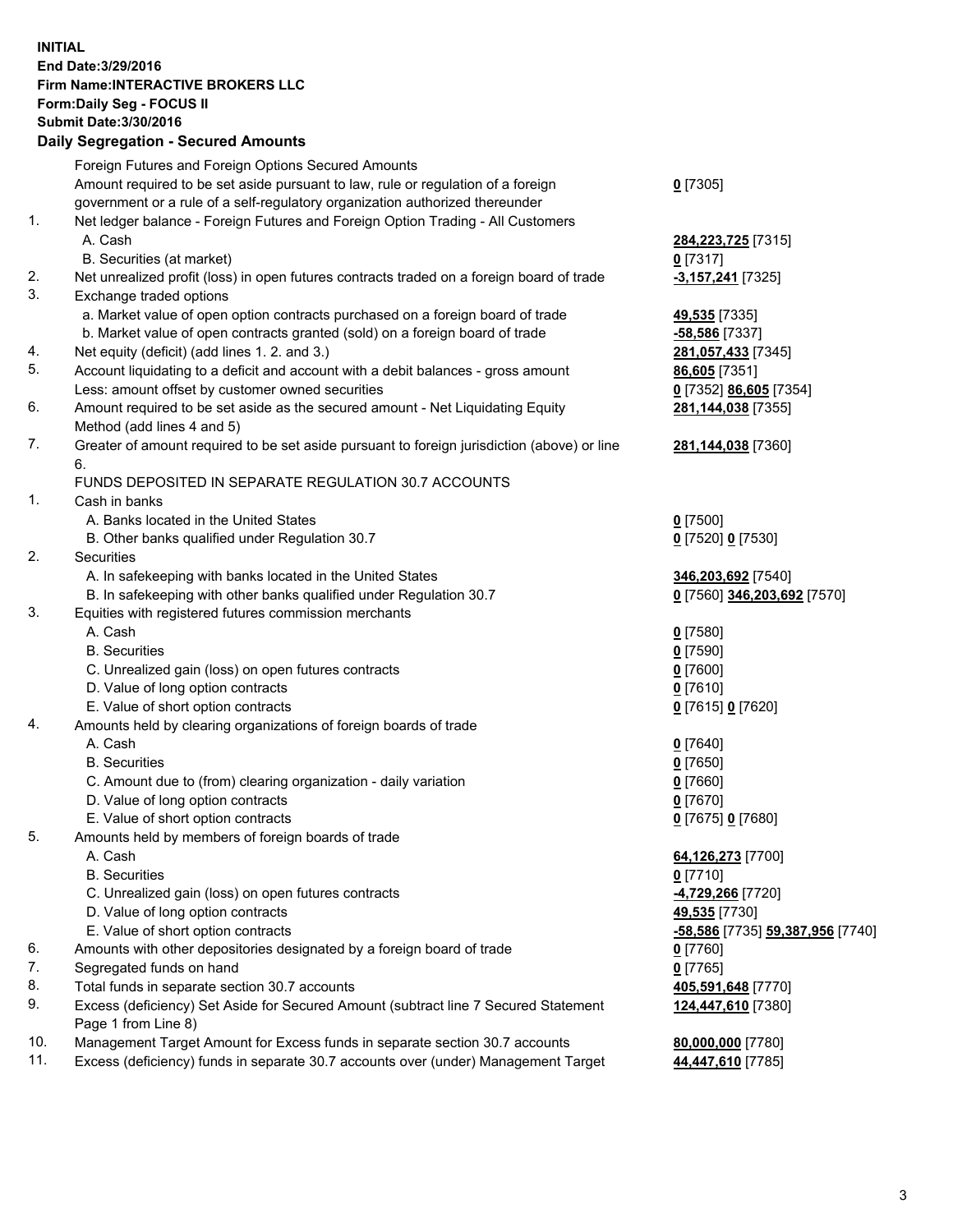**INITIAL End Date:3/29/2016 Firm Name:INTERACTIVE BROKERS LLC Form:Daily Seg - FOCUS II Submit Date:3/30/2016 Daily Segregation - Segregation Statement** SEGREGATION REQUIREMENTS(Section 4d(2) of the CEAct) 1. Net ledger balance A. Cash **2,659,991,024** [7010] B. Securities (at market) **0** [7020] 2. Net unrealized profit (loss) in open futures contracts traded on a contract market **-69,410,831** [7030] 3. Exchange traded options A. Add market value of open option contracts purchased on a contract market **109,184,954** [7032] B. Deduct market value of open option contracts granted (sold) on a contract market **-172,680,220** [7033] 4. Net equity (deficit) (add lines 1, 2 and 3) **2,527,084,927** [7040] 5. Accounts liquidating to a deficit and accounts with debit balances - gross amount **92,536** [7045] Less: amount offset by customer securities **0** [7047] **92,536** [7050] 6. Amount required to be segregated (add lines 4 and 5) **2,527,177,463** [7060] FUNDS IN SEGREGATED ACCOUNTS 7. Deposited in segregated funds bank accounts A. Cash **186,141,943** [7070] B. Securities representing investments of customers' funds (at market) **1,629,845,704** [7080] C. Securities held for particular customers or option customers in lieu of cash (at market) **0** [7090] 8. Margins on deposit with derivatives clearing organizations of contract markets A. Cash **63,872,361** [7100] B. Securities representing investments of customers' funds (at market) **961,833,521** [7110] C. Securities held for particular customers or option customers in lieu of cash (at market) **0** [7120] 9. Net settlement from (to) derivatives clearing organizations of contract markets **-38,616,714** [7130] 10. Exchange traded options A. Value of open long option contracts **109,192,615** [7132] B. Value of open short option contracts **-172,687,855** [7133] 11. Net equities with other FCMs A. Net liquidating equity **0** [7140] B. Securities representing investments of customers' funds (at market) **0** [7160] C. Securities held for particular customers or option customers in lieu of cash (at market) **0** [7170] 12. Segregated funds on hand **0** [7150] 13. Total amount in segregation (add lines 7 through 12) **2,739,581,575** [7180] 14. Excess (deficiency) funds in segregation (subtract line 6 from line 13) **212,404,112** [7190] 15. Management Target Amount for Excess funds in segregation **155,000,000** [7194] 16. Excess (deficiency) funds in segregation over (under) Management Target Amount **57,404,112** [7198]

Excess